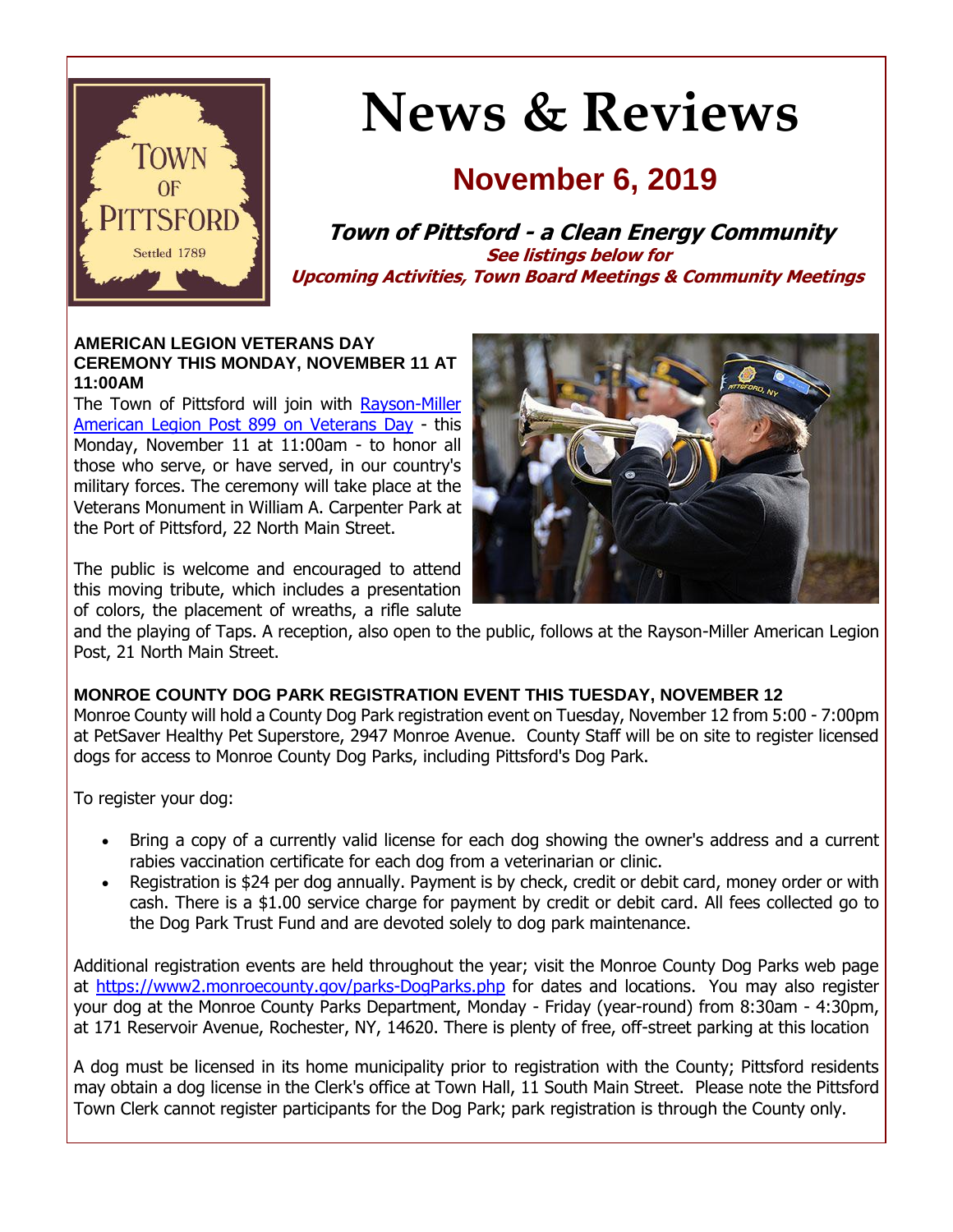The [Pittsford Town Dog Park](http://r20.rs6.net/tn.jsp?f=001x6g64B0DxVZwEdhEMTY7DjGIlv4rzVwQMt0yecxZQ2Ej57KLV5JNXsP0H7hoyLqYPMBfY_2An2xoJr4OLwwWlilmH1pq0xB4HQz_uNfGcuUvxeWlPUXCFCr_EB6u512Bv3snoZdQB8odgm2bnEXpUVgh27kMJtF5Xmhu4BQbjgURWFm04kPsGfYt3sOn_rNxRWEwsBOgqR9kGmyiJxNSZyrvZyRmDIcx6aWcAtFAm_iRpm-wvrCly0Nqk5N5yjN1gSLptQWi1gPtoHYfwjLmbcdfLBrQucWbCw2Rw5kqhZJjez5U0Q1clG20BvTYN2_f438F3Hb5UrhFtmlb7qLl1D8NjGmk0bfBh-vI5h46hKTo__a-_JzVPQ==&c=OUPQTod9FfGn2PAkaoWWi7lpZflBsg9vJJbPtF33EvmPlcNOewbIPA==&ch=2zuaHHIx076__5MjQIOuz3MCJsTuopDJzp57EyftlCtR5sQMMQWZEQ==) is located at 34 East Street and is open year-round from 7:00am until dusk. It features two off-leash areas, one each for large and small dogs. Dogs have access to play structures and water fountains and owners can relax on benches and use picnic tables under shade trees. The facility includes a dog wash station to hose off muddy paws and coats. The park is located on the Town's trail system.

#### **SUPERVISOR'S PROPOSED BUDGET FOR 2020 CUTS TAXES - PUBLIC HEARING IS 11/19**

A public hearing on the [Proposed 2020 Town Budget](http://r20.rs6.net/tn.jsp?f=001x6g64B0DxVZwEdhEMTY7DjGIlv4rzVwQMt0yecxZQ2Ej57KLV5JNXrxweMePwzHsF-AZatc3RMTZ8mhh-VQE0zbVFh_WzDmZHoGTZjHRU5N4nZns38TlswX1mR09QFv8tqL22YM9X_WVhUcWKowJaTGrS1vCev9HKcSfeUFf_1TvzvrCqQDMKF4EEHV6TF0dKw-OiEF4_Q20TfnChzkK2kkKZDuU0TJPmjCOdwRVqMHrtEBRSJ86qYpLAd8TxAhgH7uGFMTcVgIigY0M2NXefHd4qrqv_raDGyxVXH1Weqw8efRxvIDwyQ==&c=OUPQTod9FfGn2PAkaoWWi7lpZflBsg9vJJbPtF33EvmPlcNOewbIPA==&ch=2zuaHHIx076__5MjQIOuz3MCJsTuopDJzp57EyftlCtR5sQMMQWZEQ==) will be held in the Town Hall meeting room on Tuesday, November 19 at 6:00pm. This is an important opportunity for Pittsford residents to advise the Town Board and comment on the proposed budget. Residents are encouraged to attend. Supervisor Smith's proposed 2020 budget cuts the Town tax rate and reduces the overall Town tax levy for the second consecutive year. Over the two years, it cuts the Town tax rate by over 8% while maintaining and improving Town services.

#### **SENIORS THANKSGIVING FEAST LUNCHEON THIS TUESDAY, 11/12**

Seniors, join us in the VanHuysen Community Room at the Spiegel Pittsford Community Center **this Tuesday, November 12 at 12noon for our Thanksgiving Feast luncheon**. Enjoy a delicious meal and have fun with the Turkey Trot game - there are prizes for all! Lunch features a menu of traditional favorites including roasted turkey with dressing, mashed potatoes, gravy, peas, squash and pumpkin dessert. Cost is \$12.00 per person and advance reservation and payment is required. Stop by the Pittsford Seniors office in the Community Center or call 248-6235 for more information and to register.

Then, be sure to save the date for a special visit with our **feathered friends from [Wild Wings Bird](http://r20.rs6.net/tn.jsp?f=001x6g64B0DxVZwEdhEMTY7DjGIlv4rzVwQMt0yecxZQ2Ej57KLV5JNXreBxLXPTWy05amrAB3fGXbqlcPRo3PmkPjPfnSTxQTUrQcAu91gOfEt97AoYzBJcmg_s4igirC381VE_kkwi-kZDcz6N6QIIcjU7L5DSW4AMTIjrXYcgDdH3TDcq7A6SPlAWbGgf-I8a8nA9VktNTIFWqOGwm7_bqENQJ68vUVGbs4Or6qGp0mzGdUaoaiXANIjifWHShncHQaFl5l8QKKlCFLOH-zEQyLD1Ee2U_3MOqPtwWsnHMY=&c=OUPQTod9FfGn2PAkaoWWi7lpZflBsg9vJJbPtF33EvmPlcNOewbIPA==&ch=2zuaHHIx076__5MjQIOuz3MCJsTuopDJzp57EyftlCtR5sQMMQWZEQ==)  [Sanctuary](http://r20.rs6.net/tn.jsp?f=001x6g64B0DxVZwEdhEMTY7DjGIlv4rzVwQMt0yecxZQ2Ej57KLV5JNXreBxLXPTWy05amrAB3fGXbqlcPRo3PmkPjPfnSTxQTUrQcAu91gOfEt97AoYzBJcmg_s4igirC381VE_kkwi-kZDcz6N6QIIcjU7L5DSW4AMTIjrXYcgDdH3TDcq7A6SPlAWbGgf-I8a8nA9VktNTIFWqOGwm7_bqENQJ68vUVGbs4Or6qGp0mzGdUaoaiXANIjifWHShncHQaFl5l8QKKlCFLOH-zEQyLD1Ee2U_3MOqPtwWsnHMY=&c=OUPQTod9FfGn2PAkaoWWi7lpZflBsg9vJJbPtF33EvmPlcNOewbIPA==&ch=2zuaHHIx076__5MjQIOuz3MCJsTuopDJzp57EyftlCtR5sQMMQWZEQ==) at noon on Tuesday, November 19.** Lunch includes oven fried chicken, roasted potatoes, glazed carrots, Caesar salad and cookies for dessert. Cost is \$3.00 per person and advance reservation and payment is required. Stop by or call for more information and to register.

The Town of Pittsford's Spiegel Community Center is located at 35 Lincoln Avenue. To learn more about all of our wonderful programs for seniors [click here to visit the Seniors page](http://r20.rs6.net/tn.jsp?f=001x6g64B0DxVZwEdhEMTY7DjGIlv4rzVwQMt0yecxZQ2Ej57KLV5JNXhy7BvxbdlhhagtO6Iorro67nBFd4Zq09ZDioky6RPvTBj8TfcSoIKOzpVWVCyTDnBBfl56cV0Tob66zhSFRPFG6ZaClhWw_iZ160XmKfuw5LkXv3aU9PUC3n5bH71vFp9XFM4bjIh6IchCePLrM0bbVgrNeVII6LPnMImvr3M1Tdyj6D9C_q9ICT0hA2bhF_m-G0HMjGlgL1dTpvw-wq0uiXTfaWsDSzX5a0l6MumH5AezMgU88Ak457rMWq55phRj7_7MK1Aq3&c=OUPQTod9FfGn2PAkaoWWi7lpZflBsg9vJJbPtF33EvmPlcNOewbIPA==&ch=2zuaHHIx076__5MjQIOuz3MCJsTuopDJzp57EyftlCtR5sQMMQWZEQ==) on the Town website or read our [Seniors program info brochure online.](http://r20.rs6.net/tn.jsp?f=001x6g64B0DxVZwEdhEMTY7DjGIlv4rzVwQMt0yecxZQ2Ej57KLV5JNXoWStu-vKoYKJReQPDweG1fxdvLy5FWTrcfDg_fuJe_oPLNkT2BO9ySDjgKTCbbBaTIYa8Mh_MYYVoyw1jIsMzid-VZelpVD7FGz2euQd7CqIGxMs_HRx7UQHiNVBF_7ycYGUby0wg49hfnmkvwILXnpPGxA8zr17DCGasNPk0CbMiOstpJSwarR5lEKyu8tH7B2b6GUSTpULYXwRERlOEr6WzPeLK6pXoc5I3rG8JR7lXS_nbEYOaq6eGWI2mRb2tnWKrPPV6omm1_-yU0DUeBZ7j_90ty82FliXXDWaZgHypsp2b9bRFnmbJopnZPGhw==&c=OUPQTod9FfGn2PAkaoWWi7lpZflBsg9vJJbPtF33EvmPlcNOewbIPA==&ch=2zuaHHIx076__5MjQIOuz3MCJsTuopDJzp57EyftlCtR5sQMMQWZEQ==)

#### **EXPLORE TOWN TRAILS WITH "HIT THE TRAIL" PASSPORT PROGRAM**

Fall is a beautiful time to explore our Town trails. A partnership between the Town of Pittsford and Wegmans, the Wegmans Hit the Trail Passport program includes eight Pittsford trails of various lengths and degrees of difficulty. Hike or cycle six of the designated trails and receive a Wegmans reusable shopping bag. Complete all eight trails and you're eligible to win a \$250 Wegmans gift card. Program information and passports are available at the Spiegel Pittsford Community Center (35 Lincoln Avenue) and the Pittsford Wegmans at 3195 Monroe Avenue.

#### **UNITED CHURCH OF PITTSFORD PANCAKE BREAKFAST IS THIS SATURDAY, NOVEMBER 9** *Proceeds benefit the Veterans Outreach Center*

The United Church of Pittsford's monthly "Rise & Shine" Community Breakfast program is this Saturday, November 9 from 8:00-10:00am at the church (123 South Main Street at Sunset Boulevard); proceeds will benefit the [Veterans Outreach Center.](http://r20.rs6.net/tn.jsp?f=001x6g64B0DxVZwEdhEMTY7DjGIlv4rzVwQMt0yecxZQ2Ej57KLV5JNXsnRp8pLwz-PbHmuKWWVQJ2nJWwnBAJVBO1jPA4rOGN665fiXpQH7xHx8rfn40AaCjCiCwE5hOG6WB3U7D5QBTAC0I9k6PcR-VyO5feCueap07HOqmCTXY3ze2NqE0uZGDpNJYsTWJyGB6x-4YOXfokBF47XTB9xvyDLSjqSSiS0StlC5Tce-BU_9zIXv5kdKoEkZkwZUG4lvLGoOmrrCMG6O-zjnoaNYS3CKJyiJBN6szNV1id2vP3ADqCk3Es3hQ==&c=OUPQTod9FfGn2PAkaoWWi7lpZflBsg9vJJbPtF33EvmPlcNOewbIPA==&ch=2zuaHHIx076__5MjQIOuz3MCJsTuopDJzp57EyftlCtR5sQMMQWZEQ==) Breakfast is \$5.00 per person and includes pancakes served with maple syrup, whipped cream and blueberry topping, sausage links, scrambled eggs, coffee, tea, and juice. The program is held on the second Saturday of each month from October through May, with the proceeds supporting local charities. For more information call 586-6870 or email [ucpittsford@gmail.com.](mailto:ucpittsford@gmail.com?subject=Rise%20%26%20Shine%20Community%20Breakfast) The Veterans Outreach Center offers a comprehensive range of programs and services for veterans and their families, provided free of charge. Find more information at [www.veteransoutreachcenter.org.](http://r20.rs6.net/tn.jsp?f=001x6g64B0DxVZwEdhEMTY7DjGIlv4rzVwQMt0yecxZQ2Ej57KLV5JNXsP0H7hoyLqYpqmOLQHZox1HIrTbfzONf75263TRUOR7JuIXtK08w2BfsI_YnrY3bVkelC3VjC2dNn7yRhARCTUsf09b9pb15Uj1k2lr2rwaU6sAS8JhjS7SDhPIc2a6SxERLMCk5I73l-T74nSB6mOcTqHPsgA0tKkehumoiNsjWomDCg19u4Tpt-iS8ymawKhphSHpZ7EOey0cHBoBP14Gnc5Bve5SVG5DG08y2--qcQg1D_dsgpV7oSKA7JEOVw==&c=OUPQTod9FfGn2PAkaoWWi7lpZflBsg9vJJbPtF33EvmPlcNOewbIPA==&ch=2zuaHHIx076__5MjQIOuz3MCJsTuopDJzp57EyftlCtR5sQMMQWZEQ==)

#### **ELDERBERRY EXPRESS NEEDS VOLUNTEER DRIVERS AND DISPATCHERS Volunteering just a few hours a month makes a big difference to our seniors**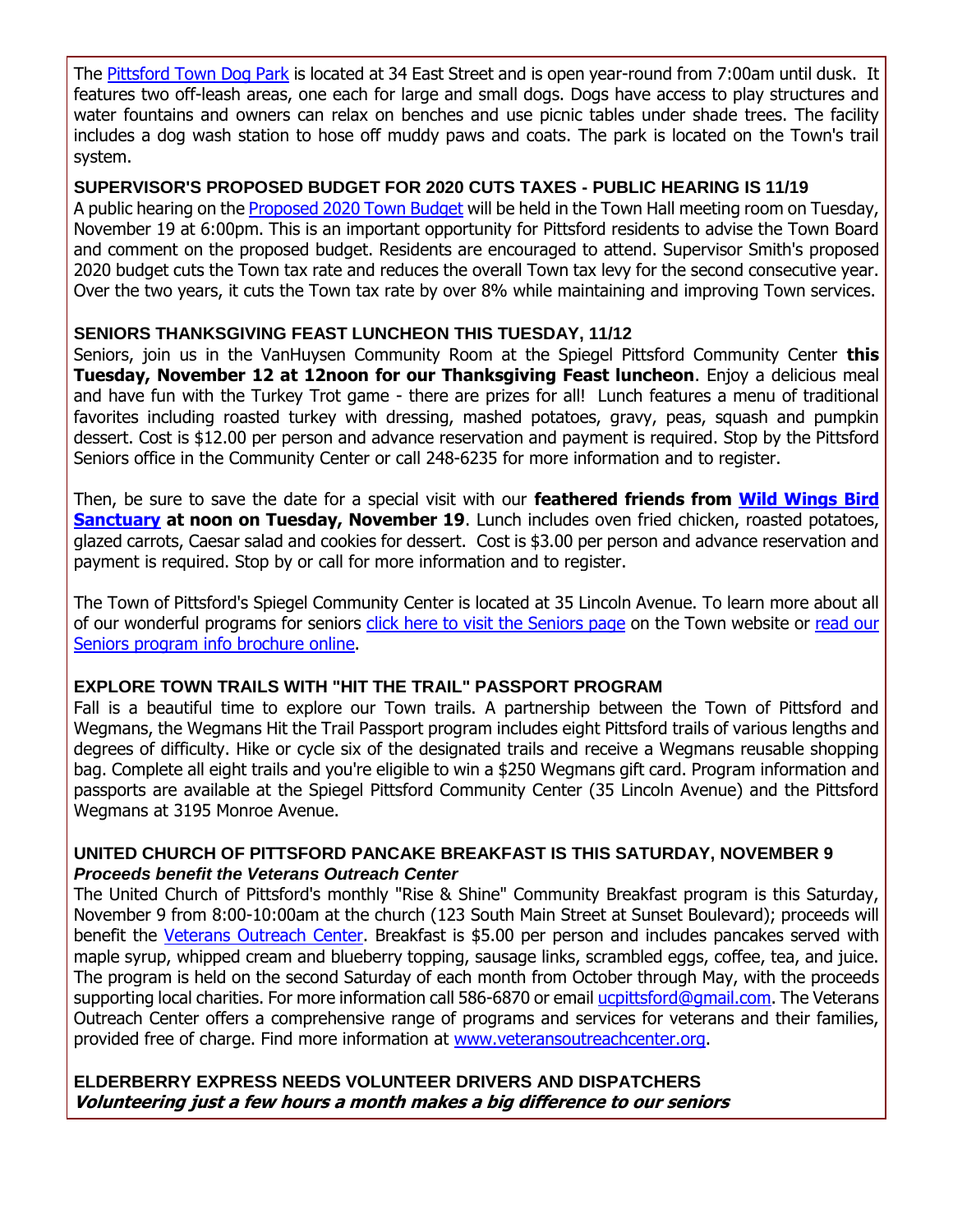Elderberry Express is in need of volunteer drivers willing to help provide transportation, from one to a few times per month, to seniors in Pittsford. Each trip takes between one to two hours. This small time commitment makes a big difference to seniors who can get out and about but can no longer drive.

The Elderberry Express is a free transportation service for Pittsford residents age 55 and older. Volunteer drivers transport seniors to and from medical appointments, banking activities, visits to friends and family, prescription pickups, hairdresser/barber appointments and grocery shopping. The volunteer hours are very flexible and the time you choose to commit is up to you!

Volunteer drivers attend a one-time, three-hour training session at Lifespan (at Brighton Plaza on South Clinton Avenue). This session affords drivers the opportunity to know what is involved in providing transportation to seniors; drivers who complete this training session receive additional liability insurance.

By volunteering your time you can give others the gift of continued independence. Can you help? Call or stop by the Elderberry Express office in the Senior Programs Office at the Spiegel Pittsford Community Center, 35 Lincoln Avenue, telephone 248-6237.

**DONATIONS NEEDED TO HELP PITTSFORD FOOD CUPBOARD PROVIDE THANKSGIVING MEALS** The Pittsford Food Cupboard needs your help to provide Thanksgiving dinner items to 300 local families in need between November 15-26. **Thanksgiving food distribution begins next week - can you help PFC ensure each family in need receives a turkey for their Thanksgiving meal?** Some of our major local grocery stores have special pricing for turkey or have coupons - you can search online for the best deals. Financial donations are also welcome.

**They especially need turkeys (up to 300 needed to prepare distribution for the above dates), as well as other Thanksgiving dinner items such as** cranberry sauce, canned pumpkin, French fried onions, and chicken broth (primary items needed). Other items needed include turkey gravy (in packets or cans), stuffing mix, mushroom soup, dessert mixes (brownies/cakes) or pies, boxed potatoes, canned applesauce, dinner rolls, and bread mixes such as banana or corn bread.

The Pittsford Food Cupboard is located at 3800 Monroe Avenue (on the right, just after the canal bridge as you're heading out of the Village - their new location) and is open Tuesdays and Fridays from 9:30am to 1:30pm and the first and third Saturday of the month from 9:30am - noon. **Turkeys and other items may be dropped off any Tuesday or Friday from 8:30am to 1:30pm.** Use Door 27 to drop off donations. If you have a large donation to drop off, please call if a different drop off time is needed. Call (585) 264-9860 with any questions and to make large drop off arrangements.

The PFC serves Pittsford, East Rochester, Mendon, Honeoye Falls, Brighton and some areas in the City of Rochester. Over the past year they have provided food supplies to over 4,000 households, totaling over 9,400 people. To find out more about who they serve and how you can help, visit [www.pittsfordfoodcupboard.net](http://r20.rs6.net/tn.jsp?f=001x6g64B0DxVZwEdhEMTY7DjGIlv4rzVwQMt0yecxZQ2Ej57KLV5JNXqja5qaQyBNSyb26VcMn7LKBK5fIlFEbm_o4mnEuqJ8zAq2i-YbNt1iBUQyMLvcA-IoOF4EpghOD36OoeT2njpj7lyWtg0Hq-dfzqpywm2HiGBVFGVLiN1YfWOr8egA9nKd8QWlWCz2cM7p90vwFOzFcV4efJUqtleSXQalC5ZsIjXsBrlOgXutL3kSwPDmK-9cHFAYRli7_SwXk4gHR59lqiZLaEyW_MJfyTHKlqYG-KylqC7vqLsYpkDUVPCFEZQ==&c=OUPQTod9FfGn2PAkaoWWi7lpZflBsg9vJJbPtF33EvmPlcNOewbIPA==&ch=2zuaHHIx076__5MjQIOuz3MCJsTuopDJzp57EyftlCtR5sQMMQWZEQ==) or email [pittsfordfoodcupboard@gmail.com.](mailto:pittfoodcup14534@gmail.com?subject=Thanksgiving%20meal%20donations)

#### **REMINDERS**

#### **TOWN LEAF COLLECTION IS UNDERWAY - PLEASE KEEP LEAVES OUT OF ROADWAYS Separate collection schedules for leaves and yard debris**

Our crews will be in your neighborhood approximately every two weeks to remove leaf piles at the edge of roadways. They'll be there once a week to remove yard debris in paper bags and reusable containers. Loose yard debris will be picked up as needed but not on a set schedule. Use our online [Leaf Collection App](http://r20.rs6.net/tn.jsp?f=001x6g64B0DxVZwEdhEMTY7DjGIlv4rzVwQMt0yecxZQ2Ej57KLV5JNXi2ShWVfJJml4CJBFcn_qdxEchxxiuooSt9Xhj9GWYDnSWu0YLHOmR7jH2RmCcNxMzd5mGPf7vzqe8yPJCF_LnEmRWV-CT-glA44Vfq2c_hAuY10nC9l0jomlPMCGOUA-N9wIfB4UrE6fSSfWieIAC_QQiv46G_PcnpE3YZtZY35c_saH1PASJYvvhPqKfPUbm_AY9ty_4P71Wg3lu4YQz3Xwc49yCioCebwA1BFoHMCpi4uMuC_RyJVixsI1CuQkK_2wbdTfDsR&c=OUPQTod9FfGn2PAkaoWWi7lpZflBsg9vJJbPtF33EvmPlcNOewbIPA==&ch=2zuaHHIx076__5MjQIOuz3MCJsTuopDJzp57EyftlCtR5sQMMQWZEQ==) to see when leaf crews will be in your area and our online [Yard Debris Collection Map](http://r20.rs6.net/tn.jsp?f=001x6g64B0DxVZwEdhEMTY7DjGIlv4rzVwQMt0yecxZQ2Ej57KLV5JNXqQJr18C2gmE7ayDLKSGjsa0033Lg71hf0vnI1EMWRjJJrGOJ6AulxYaQVkzk0wEbL8VWVnIm_svV-FjVkfGaOHRMNjBk1jk7f_QzOIe2H-1UdzgTdFqVI0tHorU-dBFfSJbmekxWH0HY3v2xGhCk0Stb2FWLds9EOzYLizr-X6rEQjqmpYYTDNcDvfHSPI0GqxrXWi-XFQ_ugkc0dNMFOwB3oGMEPYhUZgDuaC2qOax6qkj7rGmYPHxTbsOcUxT6tCU9BICyZdL&c=OUPQTod9FfGn2PAkaoWWi7lpZflBsg9vJJbPtF33EvmPlcNOewbIPA==&ch=2zuaHHIx076__5MjQIOuz3MCJsTuopDJzp57EyftlCtR5sQMMQWZEQ==) to determine your bagged/containerized yard debris collection day. Find them both, and more information, on our Leaf and Yard Debris Collection web page at www.townofpittsford.org/home-leaf collection.